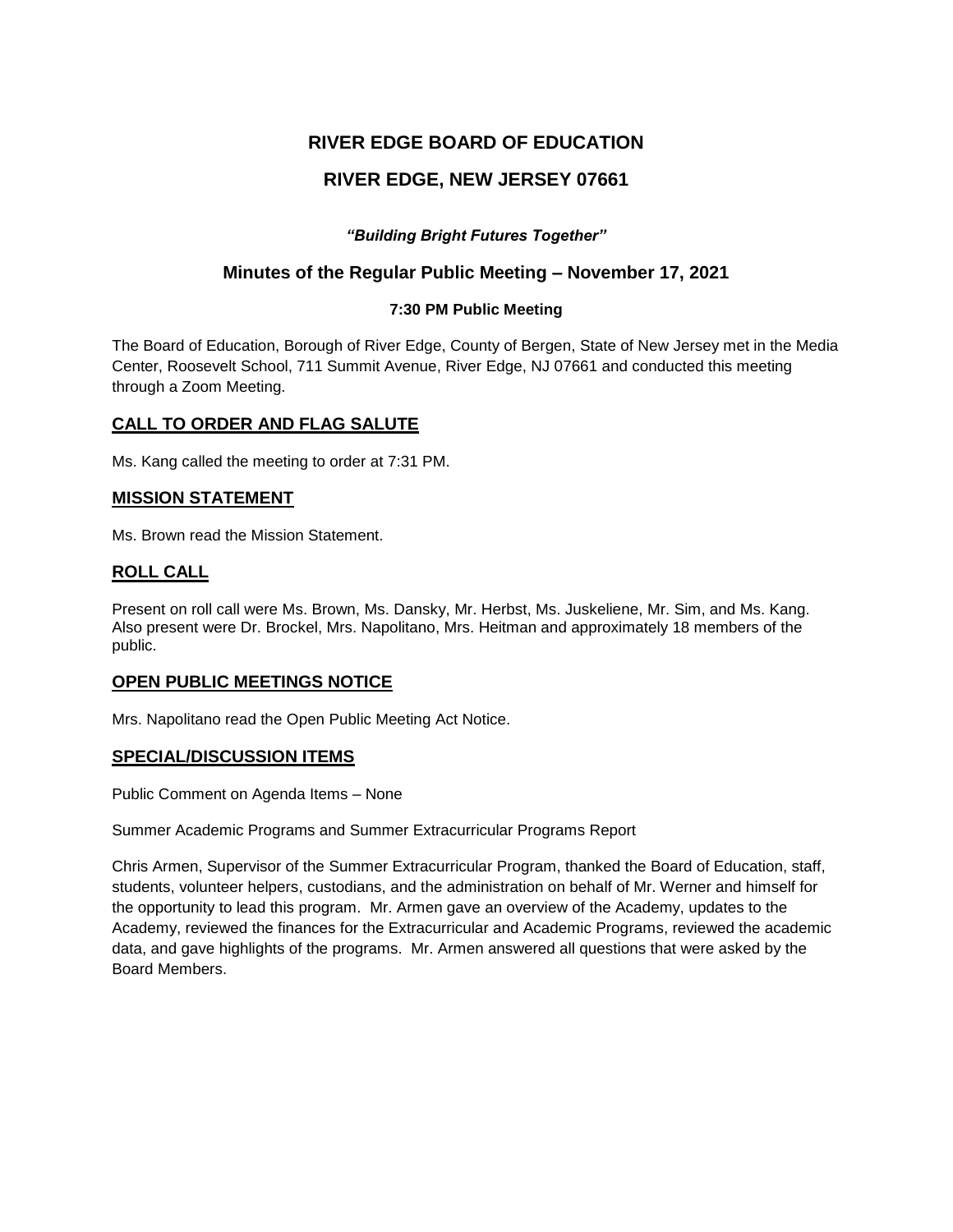### **SUPERINTENDENT**

Dr. Brockel reported on the following:

- Dr. Brockel stated he is happy to report the Cherry Hill Third Graders held a dance recital through the ages, 1950's through 2021 this morning. This recital is a culmination of instruction involving choreography, body and spatial awareness and focus and discipline. Through our Artist in Residence Program, the District contracted with the Mayo Performing Arts Center to work with our students. Roosevelt School's recital is planned for December. Our students in Grades 3rd and 4th are not only exposed to dance in a seven week program, but also to theatre in a 12 week program.
- Our School District and the River Edge Borough participated in a celebration of Veteran's Day at Memorial Park. It was a wonderful dedication to the Veterans past and present and involved presentations by not only dignitaries but also our student councils. At the end of the ceremony the River Edge Police Department was notified of an incident going on in New Milford, and ordered a lockdown in our schools as a precautionary. Our staff did an excellent job escorting the students out of the park and onto school buses which were secured to transport students to Cherry Hill School. There was never any immediate danger to River Edge.
- Dr. Brockel would like to encourage parents to take advantage of the Covid vaccine that is now available for young children. It appears that with more people being vaccinated, Covid has a less chance of spreading.
- The District's Virtual Instruction Plan was approved by the Bergen County Office of Education this week. We were required to submit a plan to provide instruction in the case that the District had to close for in-person instruction due to a rise in Covid cases. This plan is now posted on our District website.
- Dr. Brockel extended his sincere wishes, on behalf of our District, to everyone for a truly enjoyable Thanksgiving Holiday.

### **PRINCIPAL**

Mrs. Heitman reported on the following:

- There was a Lead U presentation on November 8th that was sponsored by our PTO on Respect and Acceptance. We held the presentation outdoors and the students really enjoyed it.
- The Mayo Performing Arts Center had their final performance with the 3rd grade on dance through the decades. All the students were excited and did a great job.
- There was parent academy entitled What Do I Need to Know about SEL? How can parents support social emotional learning beyond the classroom? on November 16<sup>th</sup>. It was a great presentation. Mrs. Heitman thanked Ms. Moran, Ms. Blake, Mr. Douglas, and Ms. Cameron for their presentations.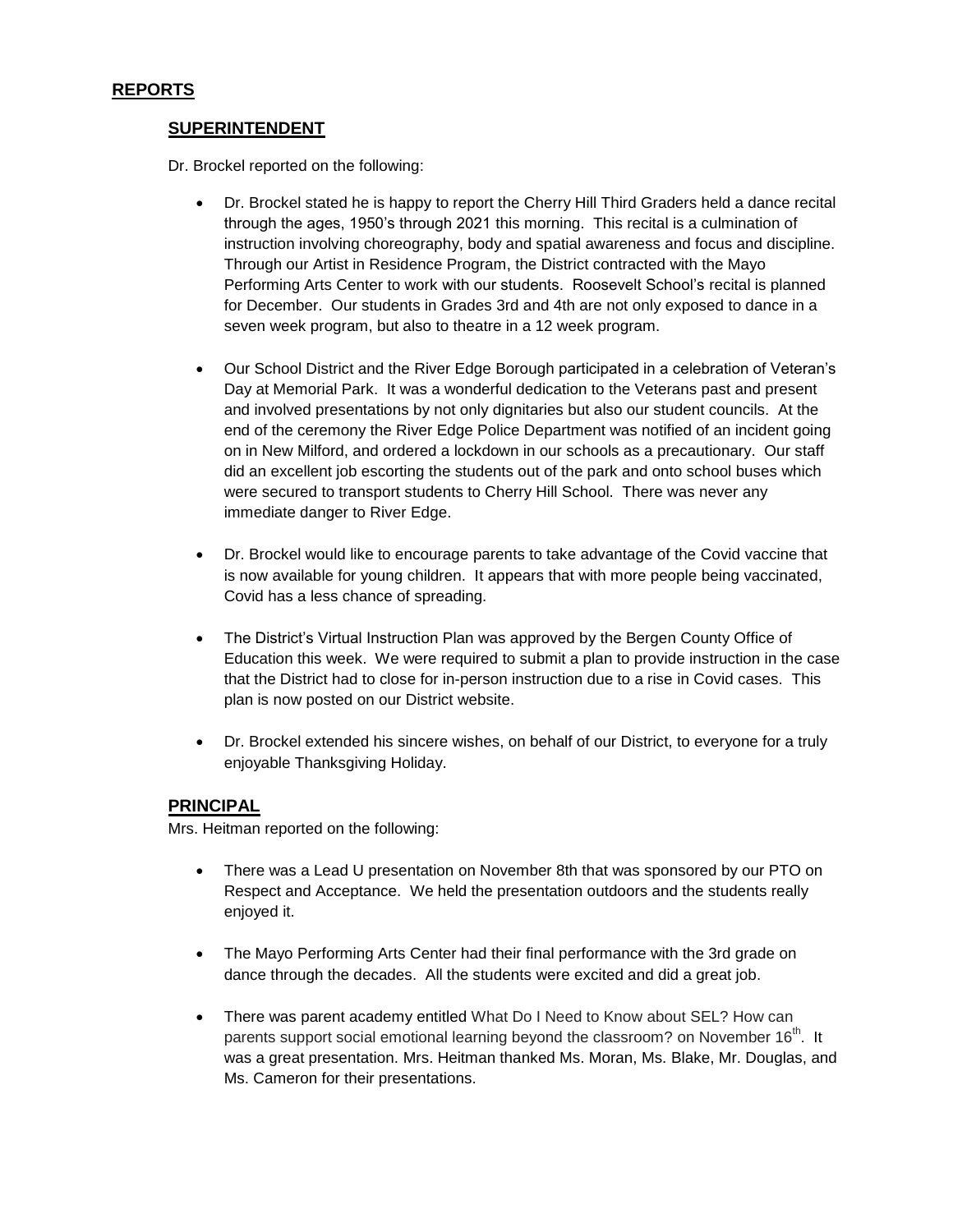- There was a Veteran's Day Ceremony on November 11<sup>th</sup> at Memorial Park. The Student council and 5th and 6th grade students were all present. It was a heartwarming celebration. It was great to be there to honor our Veterans.
- Mrs. Heitman thanked our staff and the Police Department for helping us with the shelter in place on November 11th. The police ordered us buses instead of having us walk back to Cherry Hill School. We stayed inside the River Edge Public Library until our buses got to us. Afterwards, we debriefed with our Administration and the staff on shelter in place protocols.
- We had a bus evacuation drill with the entire school on Tuesday, November 16<sup>th</sup>. Two classes at a time participated in the drill and it was very successful.
- Due to the cooler temperatures, we have been eating lunch indoors and having recess outdoors.
- Mrs. Heitman congratulated the Apreda Family and the Werner Family both on welcoming a baby boy this month.

### **BOARD SECRETARY**

Mrs. Napolitano reported on the following:

- The Grant for ARP ESSER is being completed and will be submitted by November  $24^{\text{th}}$ . Mrs. Napolitano will give an update at the next board meeting upon submittal and acceptance and proposed funding and reimbursement.
- The Grant for CRRSA- ESSER II was partially discussed this evening. We discussed during the Summer Academic Programs and Summer Extracurricular Programs Report that \$18,750 offset Learning Acceleration in the Math and ELA W.I.N.
- Monies are being allocated for Instructional supplies for Learning Acceleration and Professional and Technical Services that included Conquer Math. Mental Health Allocation has included Responsive Classroom, which is SEL for teachers from PreK-6<sup>th</sup> grade, Professional and Technical Services and Materials, Jed Dearybury presentations, and books for students.
- Additional access points are being added to the buildings during the breaks to allow for connectivity for additional devices that were added this year. Additionally, we purchased replacement chromebooks for grades  $4^{\text{th}}$  through  $6^{\text{th}}$  and the lower grades got the older grades chromebooks. We also purchased additional air purifiers and the BiPolar Ionization units for the roof top units of large shared areas. Additional cleaning supplies were purchased and back pack cleaning units as well. These expenses are ongoing and reimbursements are submitted monthly.
- Mrs. Napolitano and Mr. Tee attended a presentation today on Cyber Threat Activity. The presentation was made by Michael Geraghty, State of NJ Chief Information Security Officer and Director of NJ Cybersecurity and Communications Integration Cell. This was a very informative presentation. It spoke about Tech Security. Mrs. Napolitano, Mrs. Heitman, and Mr. Tee met for a debriefing of what the District is doing right and what the District can do better. We identified that we have met much of the criteria and have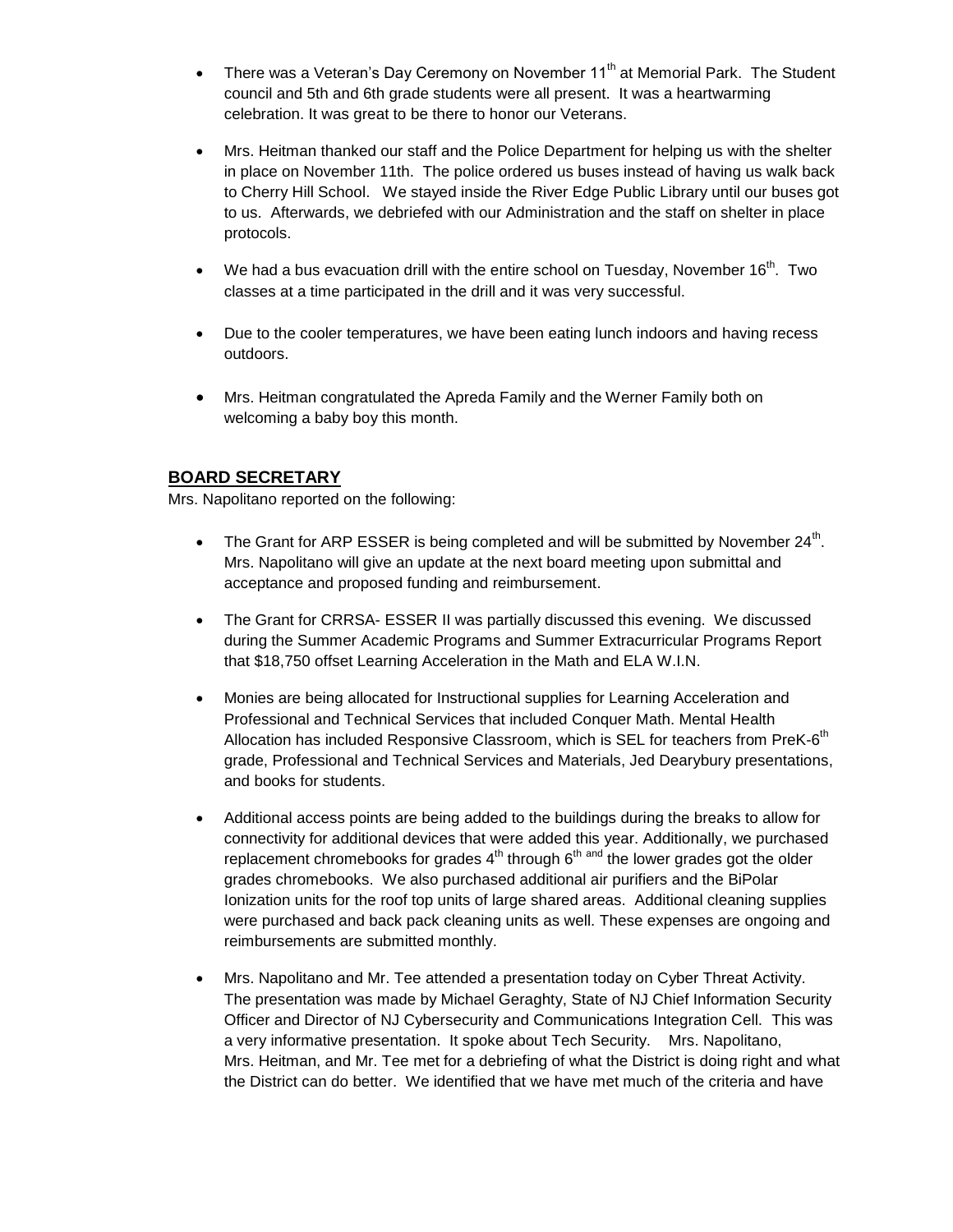done phishing with our staff, but we should continue with ongoing training with staff and phishing and explore multifactor identification. We will also be on the list to receive security scorecards from the state along with participating in risk self-assessment.

- There is a motion on tonight's agenda (G2) that declares Horizon Transportation Company is in default of Route number 3005 because the company has neither the appropriate vehicle nor the licensed driver necessary to complete the route. This is to memorialize a transportation company that is in default of their contract with Region V and the students that they transport.
- There is a motion on tonight's agenda (G3) to approve Bid Results from the November 9<sup>th</sup> bid. Bid openings are happening more frequently due to routes being dropped and/or new ones needed to be created.
- There is a motion on tonight's agenda (G4) to approve the Bid Contracts for the 2021-2022 school year.

# **PRESIDENT**

Ms. Kang reported on the following:

- The vacancy for the board candidate has been posted on our District website. The instructions are on our website. The deadline to apply is November  $22^{nd}$  and the interviews will be held at the December  $1<sup>st</sup>$  board meeting.
- $\bullet$  Self-evaluations of board members are due by November 24<sup>th</sup>
- The following Committee Meetings will be: Finance and Facilities Committee will meet on November 18<sup>th</sup>, Personnel Management Committee will meet on November 22nd and Curriculum/Instruction Committee will meet in December.

## **COMMITTEES**

No committees reported at this meeting

### **MOTIONS TO BE ACTED UPON**

### **A. ADMINISTRATION/POLICY**

**1**. That the Board of Education approve the Minutes of November 10, 2021.

#### **Motion by: Mr. Herbst Seconded by: Ms. Juskeliene**

Ayes: Ms. Brown, Ms. Dansky, Mr. Herbst, Ms. Juskeliene, Mr. Sim, Ms. Kang Nays: None

**2**. That the Board of Education approve the staff development and travel as per the schedules for November 2021 including relevant mileage reimbursement. (Addendum)

#### **Motion by: Ms. Juskeliene Seconded by: Ms. Brown**

Ayes: Ms. Brown, Ms. Dansky, Mr. Herbst, Ms. Juskeliene, Mr. Sim, Ms. Kang Nays: None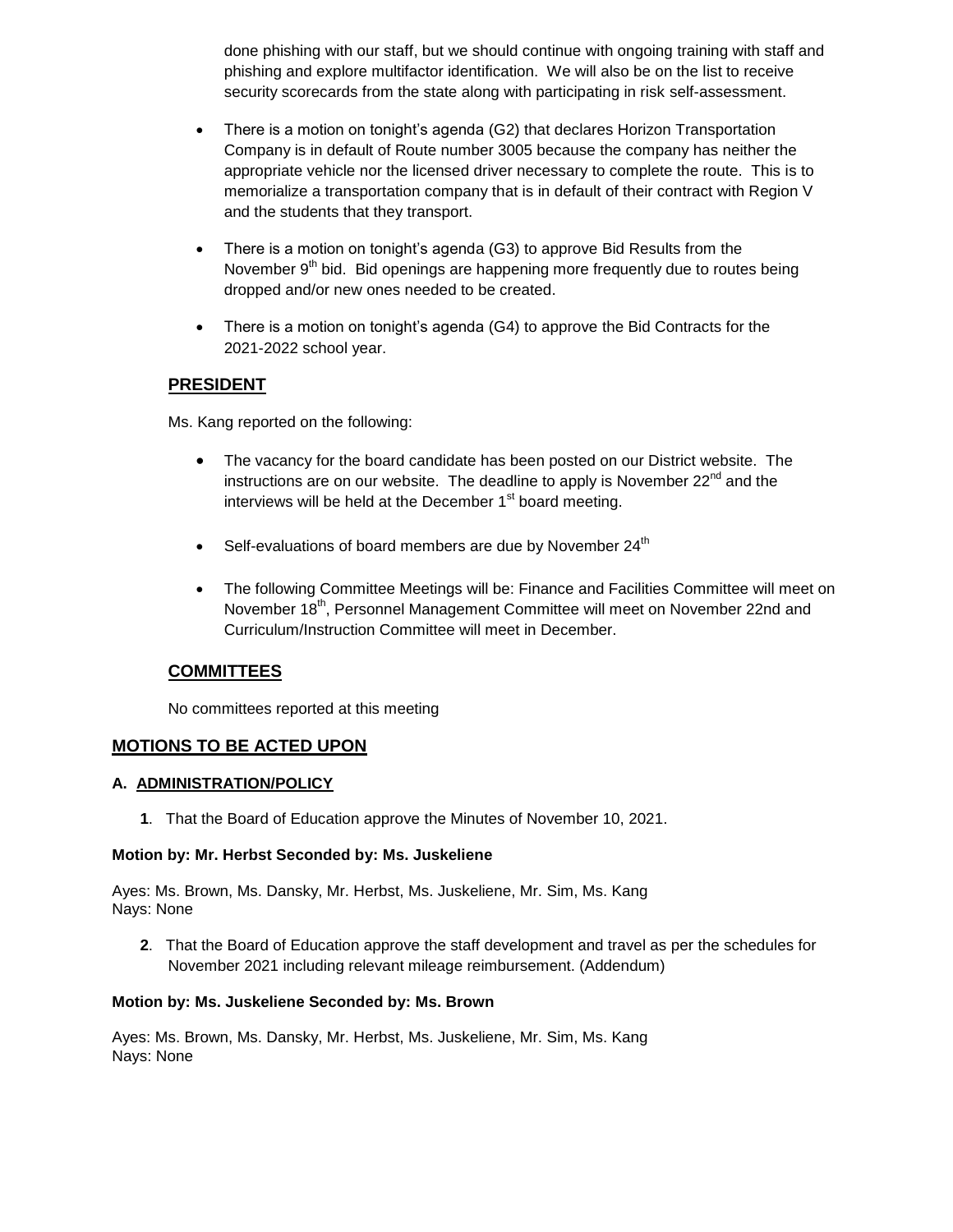### **B**. **CURRICULUM/EDUCATION** - None

#### **C**. **BUILDING & GROUNDS** - None

#### **D. FINANCE/GRANTS/GIFTS**

- **1**. That the Board of Education approve the bills & claims dated November 2021, totaling \$529,618.04 including checks #10314 through #10385. Payrolls dated October 15, 2021 and October 29, 2021, totaling \$1,279,923.42 issued therefore, a copy of such warrants list are attached as part of these minutes. (Addendum)
- **2**. That the Board of Education approve the Summer Academic Programs and Summer Extracurricular Programs Report for the 2021 Summer Programs.

#### **Motion by: Ms. Brown Seconded by: Ms. Dansky**

Ayes: Ms. Brown, Ms. Dansky, Mr. Herbst, Ms. Juskeliene, Mr. Sim, Ms. Kang Nays: None

**3**. That the Board of Education approve a donation from The Cherry Hill School PTO and the Cherry Hill School Graduating Class of 2020-2021 to be used towards the refurbishing of the outside Cherry Hill School sign in the amount of \$1,800.00.

#### **Motion by: Ms. Dansky Seconded by: Mr. Sim**

Ayes: Ms. Brown, Ms. Dansky, Mr. Herbst, Ms. Juskeliene, Mr. Sim, Ms. Kang Nays: None

#### **E. PERSONNEL**

- **1**. That the Board of Education, with the recommendation of the Superintendent approve a Maternity/Disability leave of absence for Caitlin Ryan to commence on or about May 23, 2022 through June 30, 2022, followed by a State/Federal Family leave of absence to commence on or about September 1, 2022 through November 25, 2022.
- **2**. That the Board of Education approve the following teachers for Cycle II (Math) of the Post Dismissal Instructional Academy for the 2021-2022 School Year, as per contract:

| Roosevelt                |
|--------------------------|
| Abby Burns-Paterson      |
| Jason Funabashi          |
| Sandy Gerbino            |
| Kristen Marco            |
| Alexandra McNeil         |
| Katelyn Mills            |
| <b>Tiffany Petzinger</b> |
| Shauntea Weaver          |

#### **Cherry Hill**

Jessica Barbo Pauline Choi Emma Halik Gabrielle Sagala Noy Sapir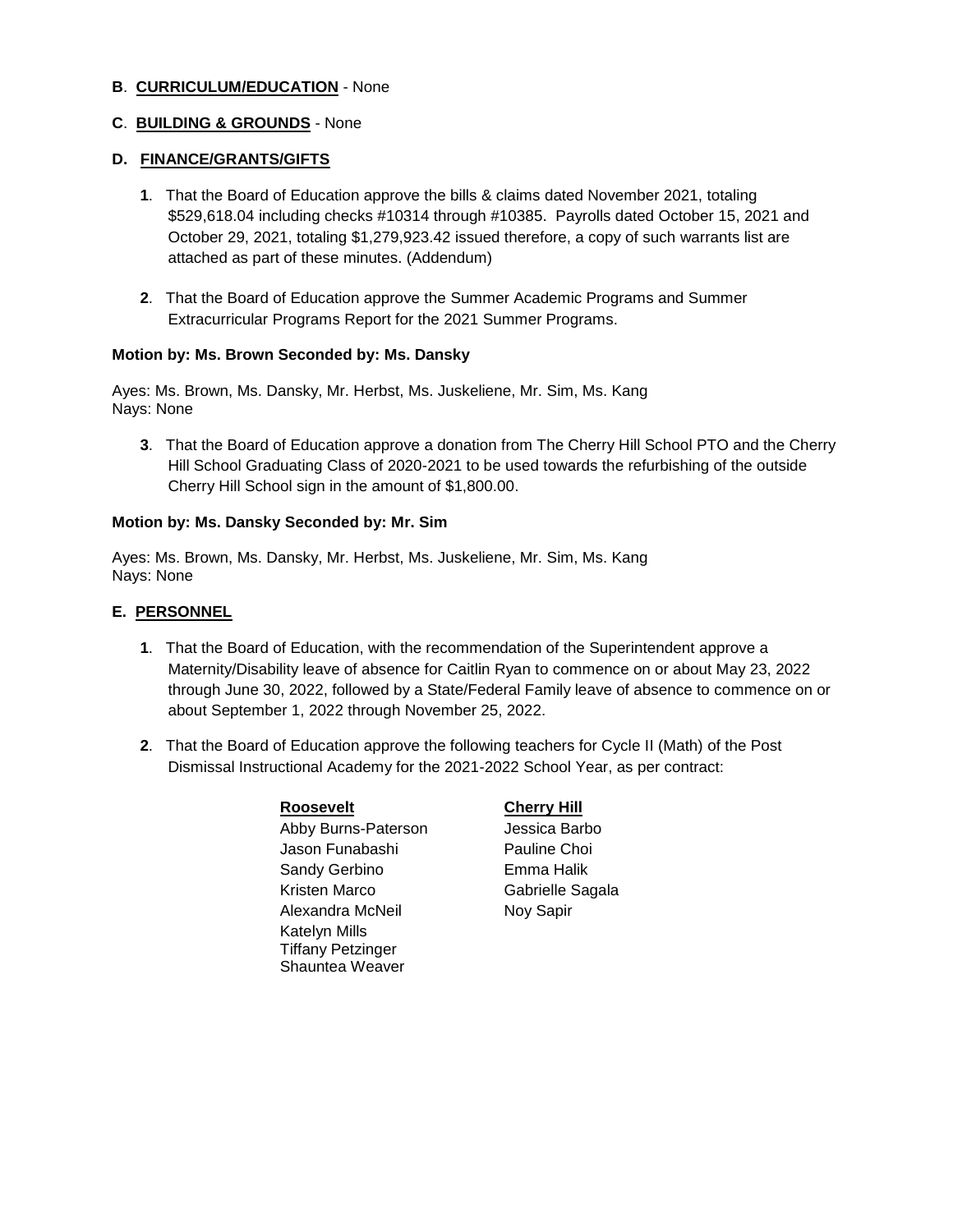- **3**. That the Board of Education approve that the following people will staff the Wellness Committee for the 2021-2022 School Year:
	- Erik Anderson Michael Henzel Rosemary Kuruc **Eric James** Janel Blake Sabrina Johnston Stefanie Butler **Angel Linton** Leeann Cameron Kelly McCabe Alrick Douglas Christine Moran Leah Gallo **Shauntea Weaver** Denise Heitman Tara Vernieri Kathleen Terhune
- **4**. That the Board of Education, with the recommendation of the Superintendent, approve Maribel Urena-Torres, Academic Support Teacher .5 of salary will be funded by Title 1.
- **5**. That the Board of Education, with the recommendation of the Superintendent approve the following Substitute Teachers for the 2021-2022 School Year:

Annette Farelli Elizabeth Shuler

#### **Motion by: Mr. Sim Seconded by: Mr. Herbst**

Ayes: Ms. Brown, Ms. Dansky, Mr. Herbst, Ms. Juskeliene, Mr. Sim, Ms. Kang Nays: None

#### **F**. **RIVER EDGE SPECIAL EDUCATION** - None

### **G**. **REGION V ADMINISTRATION & TRANSPORTATION**

- **1**. That the Board of Education approve the bills & claims dated November 2021 totaling \$957,645.81 including checks #60485 through #60273.
- **2**. That the Board of Education declares that Horizon Transportation Company is in default of Route number 3005 because the company has neither the appropriate vehicle nor the licensed driver necessary to complete the route. The Board of Education is filing a formal claim under Horizon's Performance Bond.
- **3**. That the Board of Education approve the following Bid Results from the November 9, 2021 bid.

| Route | Transporter                        | Per Diem | Per Diem<br>Aide |
|-------|------------------------------------|----------|------------------|
| 3007  | American Star Transportation       | \$450.00 | \$50.00          |
| 3008  | American Star Transportation       | \$575.00 | \$80.00          |
| 3009  | Shadddai Transportation            | \$225.00 | \$65.00          |
| 3014  | <b>Morgan Educational Services</b> | \$243.00 | \$86.00          |
| 3015  | <b>Morgan Educational Services</b> | \$436.00 | \$30.00          |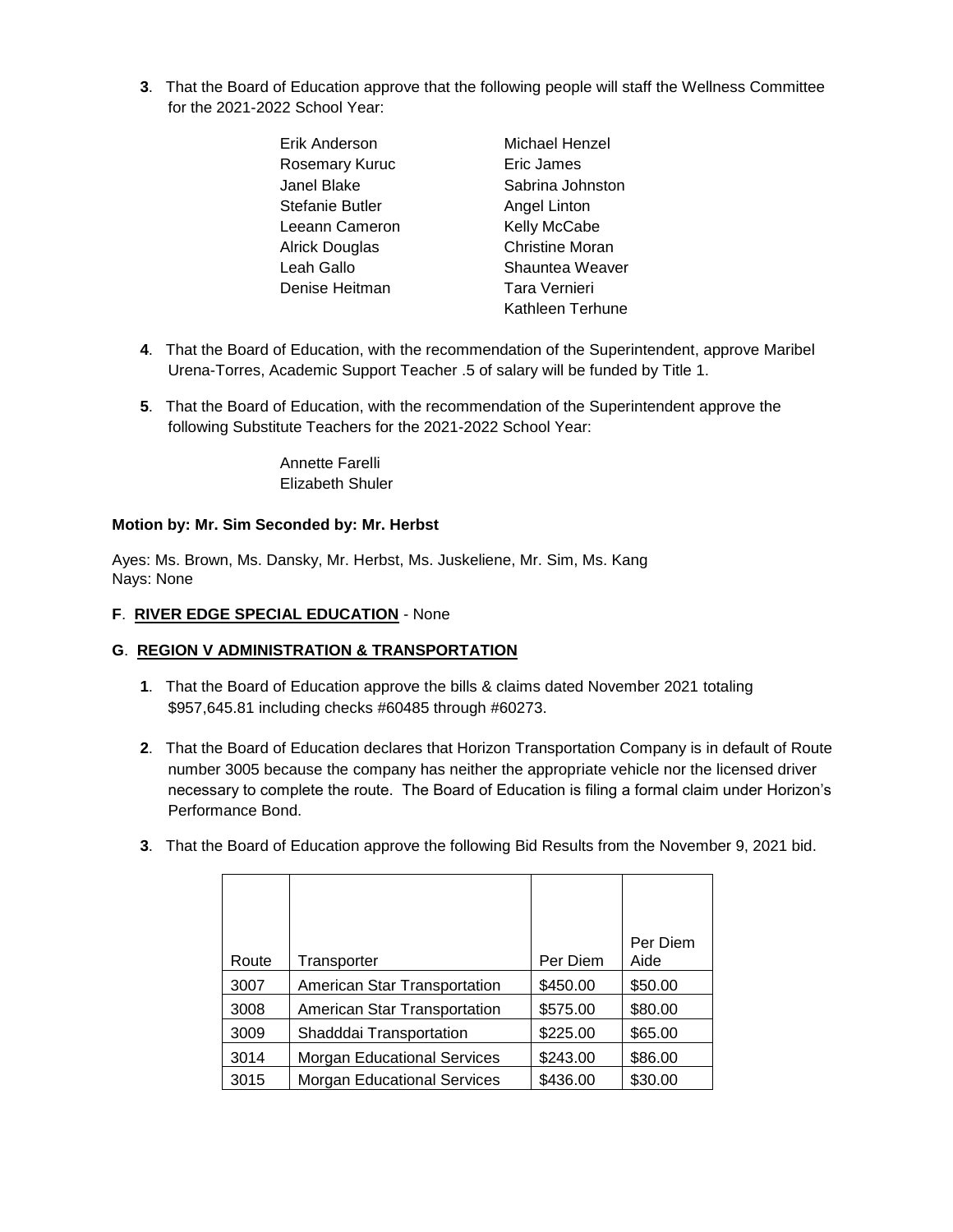| 3016 | We Care School Transportation      | \$425.00 | \$65.00 |
|------|------------------------------------|----------|---------|
| 3017 | <b>Morgan Educational Services</b> | \$260.00 | \$86.00 |
| 3018 | <b>Valley Transportation</b>       | \$375.00 | \$50.00 |
| 3019 | <b>Valley Transportation</b>       | \$750.00 | \$50.00 |
| 3021 | <b>Morgan Educational Services</b> | \$196.00 | \$86.00 |

**4**. That the Board of Education approve the following Bid Contracts for the 2021-2022 school year.

| Route | Transporter                           | Per Diem | Per Diem<br>Aide | Increase $/$<br>Decrease<br>Adjustment<br>cost per<br>Vehicle | Increase /<br>Decrease<br>Adjustment<br>cost per<br>Mile |
|-------|---------------------------------------|----------|------------------|---------------------------------------------------------------|----------------------------------------------------------|
|       | American Star                         |          |                  |                                                               |                                                          |
| 3007  | Transportation                        | \$450.00 | \$50.00          | \$0.00                                                        | \$0.00                                                   |
| 3008  | American Star<br>Transportation       | \$575.00 | \$80.00          | \$0.00                                                        | \$0.00                                                   |
| 3009  | Shadddai Transportation               | \$225.00 | N/A              | \$210.00                                                      | \$.89                                                    |
| 3014  | Morgan Educational<br>Services        | \$243.00 | \$86.00          | \$243.00                                                      | \$1.99                                                   |
| 3015  | Morgan Educational<br><b>Services</b> | \$436.00 | N/A              | \$436.00                                                      | \$1.99                                                   |
| 3016  | We Care School<br>Transportation      | \$425.00 | N/A              | \$420.00                                                      | \$1.99                                                   |
| 3017  | Morgan Educational<br><b>Services</b> | \$260.00 | N/A              | \$260.00                                                      | \$1.99                                                   |
| 3018  | <b>Valley Transportation</b>          | \$375.00 | \$50.00          | \$375.00                                                      | \$2.50                                                   |
| 3019  | <b>Valley Transportation</b>          | \$750.00 | \$50.00          | \$750.00                                                      | \$2.50                                                   |
| 3021  | Morgan Educational<br><b>Services</b> | \$196.00 | N/A              | \$196.00                                                      | \$1.99                                                   |

**5**. That the Board of Education approve the following Addendum Contracts for the 2021-2022 school year.

| Route | Transporter                  | Per Diem |
|-------|------------------------------|----------|
| 3019  | <b>Valley Transportation</b> | \$700.00 |

### **Motion by: Mr. Herbst Seconded by: Ms. Juskeliene**

Ayes: Ms. Brown, Ms. Dansky, Mr. Herbst, Ms. Juskeliene, Mr. Sim, Ms. Kang Nays: None

### **OLD/NEW BUSINESS**

Ms. Brown stated if parents find their children struggling at home or in school you can reach out to the school, call your guidance counselors, or call your teachers. They can help and give you great resources.

Ms. Dansky stated new board member orientation will be happening in –person in February and March. Registration will open next month.